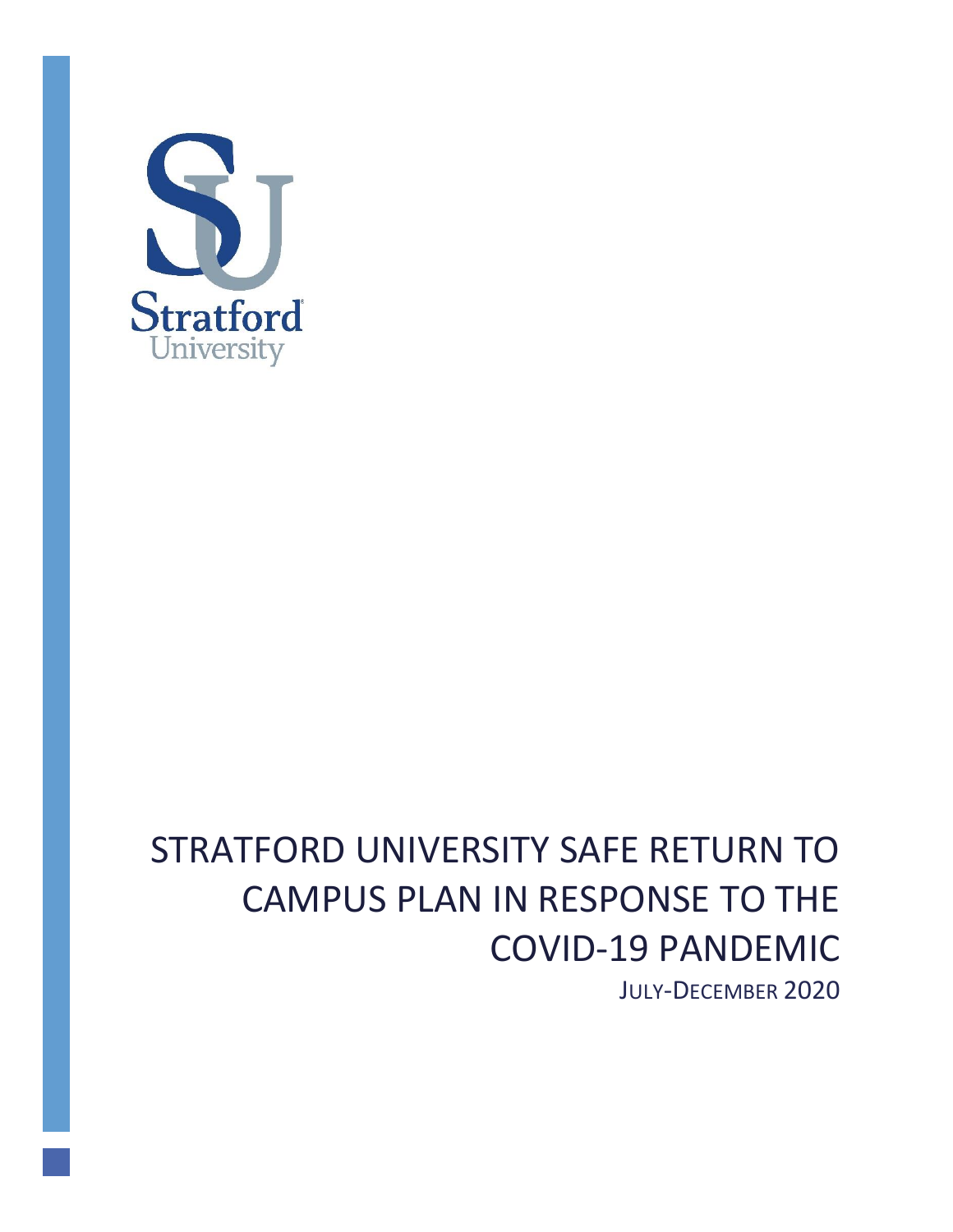## **I. OVERVIEW**

The Coronavirus pandemic of 2019 (COVID-19) is a respiratory disease that has spread through our country affecting most aspects of our daily lives. According to the CDC, symptoms of COVID-19 may appear in as few as 2 days or as long as 14 days after exposure. Symptoms can include: shortness of breath or difficult breathing, fever of 100.4 or higher, headache, fatigue, loss of taste or smell, sore throat, nausea or vomiting,

The virus is thought to spread mainly from person-to-person through respiratory droplets produced when an infected person coughs or sneezes. It may also be possible that a person can get the virus by touching a surface that has the COVID virus and then touching their own mouth, nose or eyes. However, this is not thought to be the primary way the virus spreads.

Stratford University has diligently monitored the guidance of federal, state, local government, and public health authorities, so we could quickly adjust University operations to comply with any COVID-19 mandates appropriately, which included the temporary closing of our campuses in March 2020 and extending the timeframe for campus reopening. Our main priority is the health and safety of all university stakeholders and to ensure the safe return to our campuses the university established a COVID-19 task force to research and create a protocol plan for campus reopening. The task force included healthcare professionals, hospitality professionals, student support members, university leadership and the human resource department. The institutional task force utilized research and guidance from the Centers of Disease Control and Prevention (CDC), the World Health Organization (WHO), the Occupational Safety and Health Administration (OSHA), the Virginia Department of Health, the Maryland Department of Health and local city health departments to create the Stratford University return to campus protocol plan.

According to CDC the level of risk for COVID-19 transmission increase for institutions of higher learning as follows:

- Lowest Risk: faculty and students engage in a virtual-only instruction/learning
- More Risk: small in-person lectures/labs with individuals remaining at least 6 feet apart and not sharing objects (combination of hybrid and small in-person classes with staggered scheduling)
- Highest Risk: full-sized in-person classes and activities. Students are not spaced apart share classroom resources, etc.

Currently Stratford University is at the lowest risk level as all ground courses are currently being instructed in the remote environment through the use of the LMS platform Moodle and video conference software Zoom. The campus return plan is to move to a hybrid educational delivery model beginning June 29, 2020 to maintain a low-moderate risk level. The plan includes detailed information for risk mitigation. The below information is guidance intended for the planning purposes of opening our campuses and incorporating safety measures and protocol to minimize the risk of exposure and spreading of the virus to all Stratford stakeholders.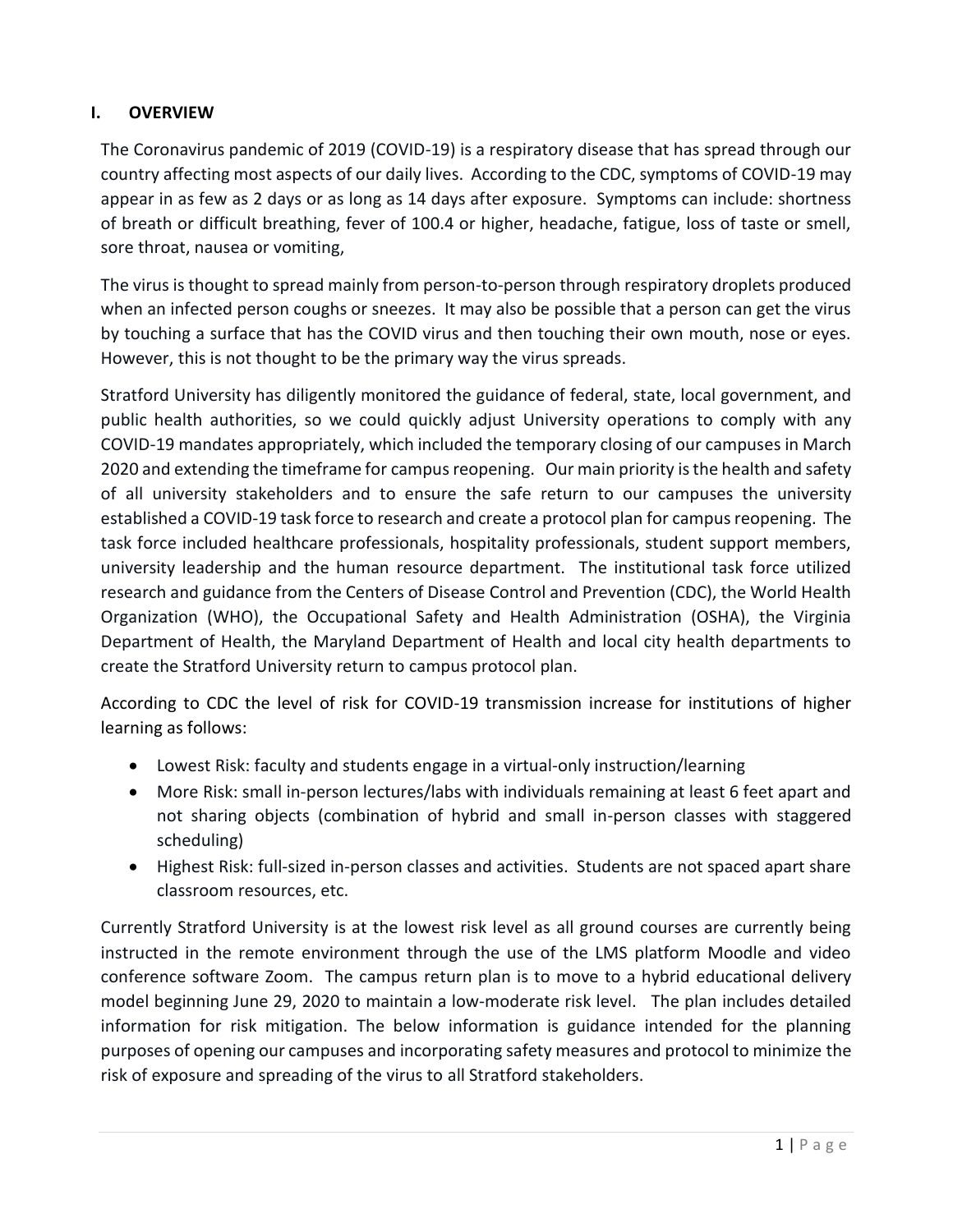The COVID-19 pandemic is inherently unpredictable, therefore the University leadership team will continue to monitor local, state, and federal directives and adjust the protocol plan to align with any new directives to ensure the continued health, safety and wellness of our students, faculty and staff.

## **II. REPOPULATION OF STRATFORD UNIVERSITY CAMPUSES**

## **Responsibilities for Stratford University Faculty and Staff**

- Management: ensures the content of the protocols are managed effectively, and the protocols are reviewed and evaluated for effectiveness and updated as necessary.
- Employees: ensure protocols are understood and followed and assist management to ensure students are also following protocol.

#### **Campus Phased Opening Approach**

Campuses will open in a phased approach to allow the smooth transition of employees returning to campuses. Campus Presidents (CP) will work with their Campus Management Team (CMT) to designate two (2) administrators to be on campus during business hours for the phased re-opening plan. Campuses are also encouraged to staff a security guard for late afternoon/early evening campus hours. Campus Presidents will create the Monday-Saturday campus operating schedule based on the schedule of labs classes for June 29-August 1, 2020 (Phase II). This schedule will be communicated to the campus employees and students prior to June 29, 2020. Operating hours will vary week-by-week and it is highly suggested operating hours are posted on the main doors to the building and at the front-office area.

#### *PHASE I: May 1-June 26, 2020*

- Establishment of the COVID-19 Task Force to research and create the return to campus protocol plan
- Communication sent to employees and students about return to campus plan
- Employees: Mandatory training for all employees (including student workers) the Week of June 22, 2020. (Monday 6/22; Wednesday 6/24; Thursday 6/25). Training will include:
	- $\circ$  What is COVID-19; how the virus spreads; ways to minimize spreading and exposure
	- o Proper wearing of face coverings
	- o Proper hand washing and hygiene protocol
	- o How to implement and follow social distancing requirements
	- $\circ$  Expectations for keeping classrooms, labs, and work areas clean and disinfected
	- $\circ$  Communication process to report if employee or student is exposed to virus
	- o Culinary, Health Sciences and Nursing departments will also have training specific to their departments in addition to the mandatory university training
- Employee training will be repeated throughout the terms as needed.
- Students: COVID-19 Prevention Education training via Zoom within all Moodle classrooms for students prior to students returning to campus. Training for student returning for lab only class in July 2020 will be conducted the week of June 22, 2020. Students will sign an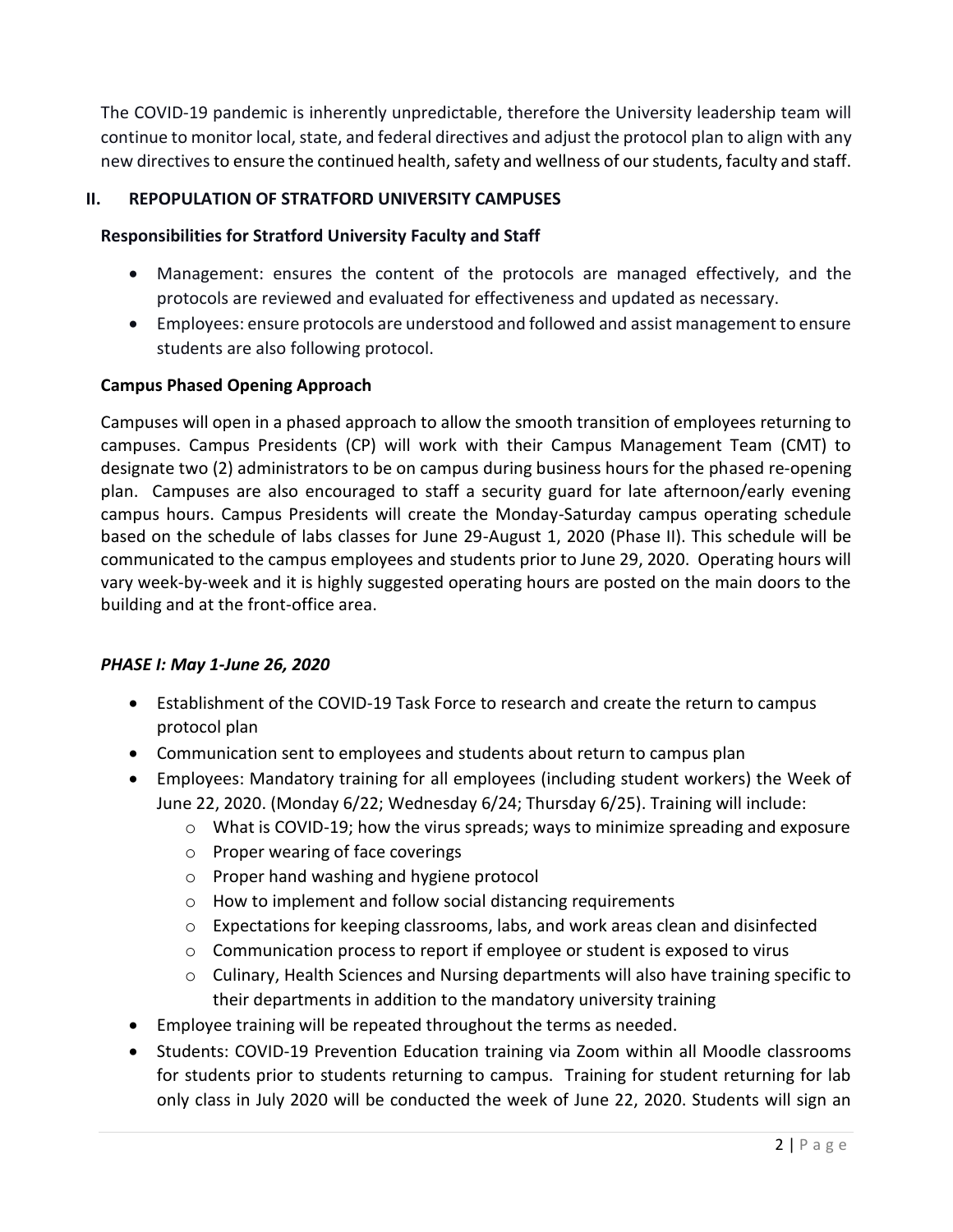acknowledgement form that the training is completed. Education training for students will also be conducted prior to the beginning of Term 4 and Term 5 and repeated throughout the term as needed. COVID-19 Prevention Education will also be included for New Student Orientation. Student Prevention Education includes:

- $\circ$  What is COVID-19; how the virus spreads; ways to minimize spreading and exposure while on campus but also when out in their communities
	- **Other strategies to keep students and families safe and healthy**
- o Proper wearing of face coverings
- o Proper hand washing and hygiene protocol
- o How to implement and follow social distancing requirements
- o Expectations for keeping classrooms, labs, and work areas clean and disinfected
- $\circ$  Communication expectations in reporting if student has been exposed to the virus or student or family member is ill
- o Culinary, Health Sciences and Nursing departments will also have training specific to lab protocol and cleaning/disinfecting protocol

# **Term 3 2020 (May 25 – August 2, 2020): Campuses to open Monday, June 29, 2020 for soft opening for Lab Only Classes**

- All lecture and virtual lab courses will remain in the distance education platform in Moodle and Zoom through the end of Term 3, 2020 (August 2, 2020).
- The only classes to be instructed at the ground campuses for Term 3 will be the recovery lab courses carried over from Term 2 and any required Term 3 lab courses. Dates: June 29- August 1, 2020. Lab classes are for Baking & Pastry, Culinary Arts, and a select few for Health Sciences and Nursing. All other non-lab classes will be taught via remote distance learning for T3 2020.
- Beginning June 29, 2020 we will implement social distancing and other safety measures for a smooth and safe return to our campuses.
- Each campus will operate on reduced hours of operations and flex/remote schedule for all departments from June 29 – August 2, 2020, to accommodate the needs of teaching the required lab courses.
	- o Remote work schedules including departmental flex schedules will continue to be in effective for Term 4 2020 (August 3 – October 11, 2020) and Term 5 (October 20, 2020) based on employee, student and campus needs.

# *PHASE II: Week 6-Week 10 (June 29-July 31, 2020)*

- Only employees allowed on campus are essential employees (CP, CMT, Campus Administrative Assistants), the faculty and students for lab classes; night time security; cleaning crews and two (2) administrators.
- Front Office, Library, Student Success, Admissions and Financial Aid offices to remain closed and these departments continue to work remotely
- Suggested campus administrators work in the front office area to be available to monitor traffic in the building and answer student questions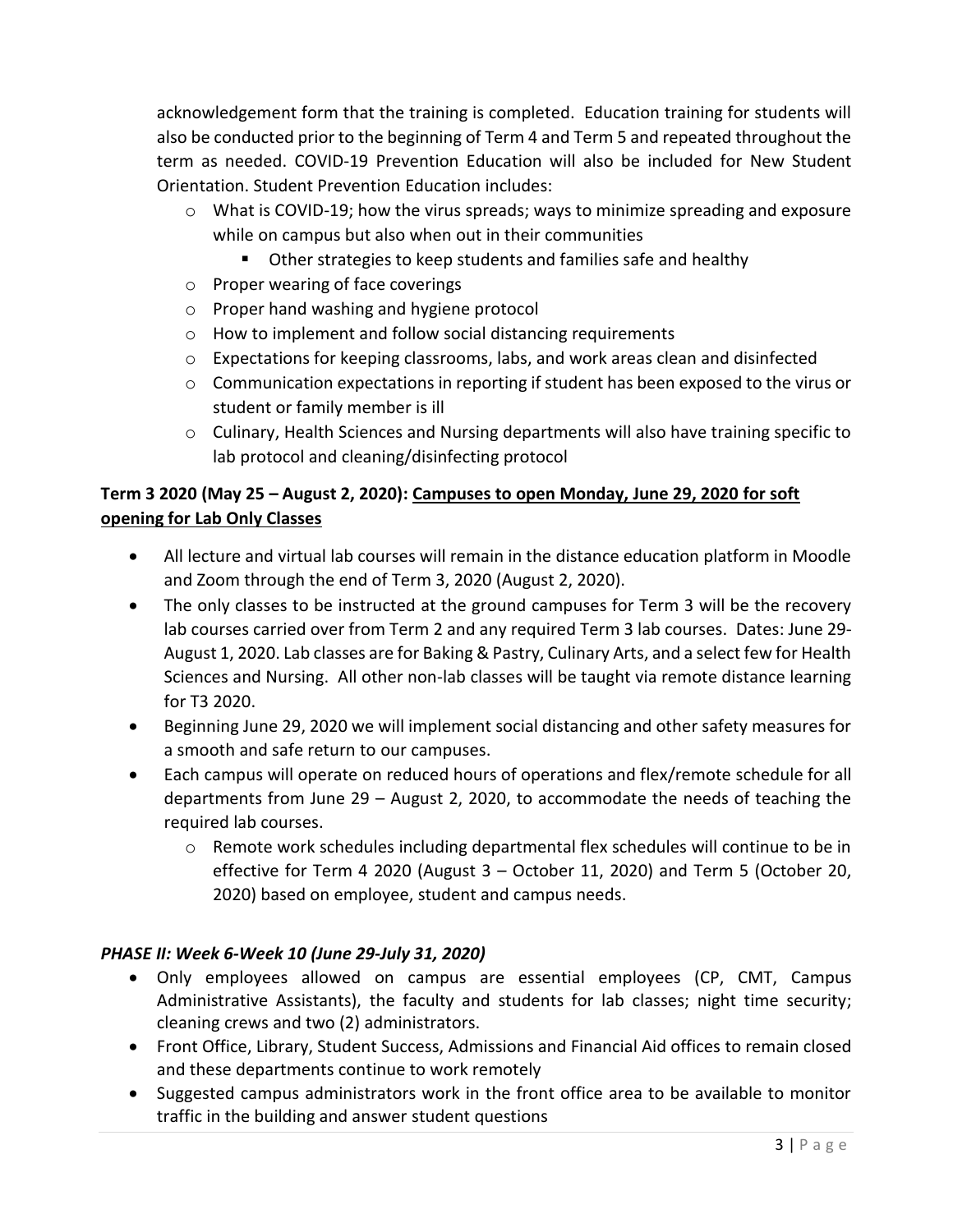- All appointments to be schedule via Zoom or phone
- New Student Orientation for Term 4, 2020 will be in the virtual/remote environment to minimize the number of individuals on campus.

# *PHASE III: Term 4 2020 (August 3 – October 11, 2020) and Term 5 2020 (October 12 – December 20, 2020)*

The plan will focus on a hybrid academic delivery model and will include a mix of in-person instruction for programmatic lab courses, hybrid delivery for non-lab classes with the continuation of remote instruction through Zoom and Moodle (8-weeks of the term via Zoom and 2-weeks inperson), and online only course options.

 All ground campuses (Alexandria, Falls Church and Woodbridge, Virginia and Baltimore, Maryland) will open to welcome students for face-to-face lab and hybrid-course delivery for August – December 2020. All campuses will operate with flexible/remote hours. Campus Presidents will set each departmental schedule based on campus and student needs.

*Suggested Departmental Operations Hours*

- Front Office (Monday-Thursday)
	- o 10:00a-6:00p
- Library (open two (2) day per week and continue in the remote/virtual library three (3) days per week)
	- o Library coverage will be by main Librarian or Librarian Assistant
	- o One morning/afternoon and one afternoon/evening opening based on campus/student needs
- Student Support (Two (2) day per week and continue in the remote/virtual student success room three (3) days per week)
	- $\circ$  10:00a-6:00p 2x per week based on student/campus needs and/or by appointment
- Career Services (Two (2) day per week and continue in the remote/virtual career service room three (3) days per week)
	- $\circ$  10:00a-6:00p 2x per week based on student/campus needs and/or by appointment
- International Student Office (Remote and/or by appointment only)
- Admissions and Financial Aid
	- $\circ$  10:00a-6:00p (Staggered work days: Monday/Wednesday and Tuesday/Thursday all team to be remote on Friday)
- Registrar's Office
	- o 10:00a-6:00p 2x per week based on student/campus needs
- Academics
	- $\circ$  Faculty to only be on campus the days courses are to be instructed and continue to keep remote faculty office hours; academic management team to be on campus 2-3 days a week and/or when needed for scheduled student appointments

## *Other Campus Protocol*

 COVID-19 Prevention Education for all students. This information will be presented on day one of each class and repeated throughout the term as needed. The Student Success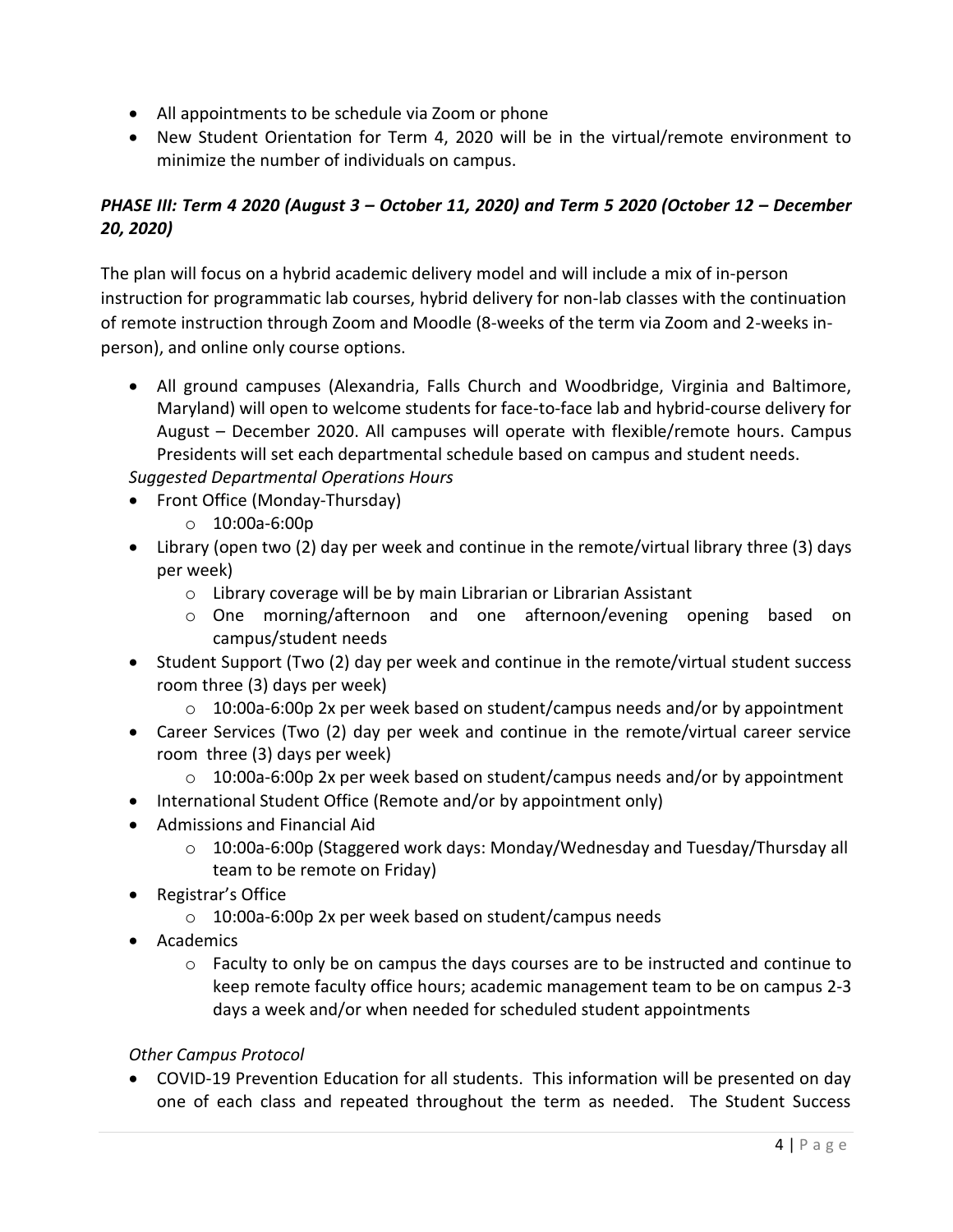department will also conduct info sessions throughout the term during the virtual student success hours.

- All Lab classes to operate with 9 or less people per lab
- Lecture classes to operate in a hybrid modality and only meet two times for face-to-face in person meetings for Term 4 and Term 5 2020
- Campus lecture classes to operate at 50% room capacity maintaining social distancing protocol
	- $\circ$  Classrooms: change capacity to classrooms to 12-15, based on a seat size of 24
- No in-person department meetings for the remainder of the year. All meetings need to be conducted via Zoom.
- Student Success Team will include COVID-19 Prevention Education for New Student Orientation.
- Student appointments for Admissions and Financial Aid are highly encouraged to be scheduled prior to arrival – minimize "pop in" meetings
	- $\circ$  These departments will need to maintain social distancing and safe hygiene practices while meeting with prospective students
	- o For prospective student meetings: encouraged to have no more than two (2) guests per appointment and highly encourage no children

## **III. CAMPUS LOGISTICS (Mitigating Processes to Minimize Risk and Enhance Stakeholder Safety)**

## **Operation Protocol to Prepare Campuses for Opening**

- Campus Presidents to contact property managers to determine policies regarding building cleanliness and safety – if different than SU plans
- Arrange for deep-clean and sanitizing of building the week of June 22, 2020; continue daily cleaning starting the week of June 29, 2020.
- Work with landlords to determine best use of HVAC to ensure ventilation system can increase circulation of outdoor air as much as possible
- Social distancing signage placed throughout the campuses
- Place signage at front entrances: students, employees, and guest should refrain from entering the campus if they, or anyone they have been in contact with, are experiencing symptoms of COVID-19 or have experienced symptoms within 72 hours prior
- Culinary teams return to boot up campuses and order food for culinary classes
	- o Protocol for prepping labs (Culinary Directors to provide information to Chefs and students)
	- o Protocol for receiving food from vendors (Culinary Directors to provide information to Chefs)
- Health Science and Nursing Faculty confirm labs are ready
- Close off common areas: student lounges (students cannot congregate in groups at the campus) and staff kitchens – including coffee stations, microwaves, and refrigerators. This will be at least through the end of Term 4 2020 (October 2020).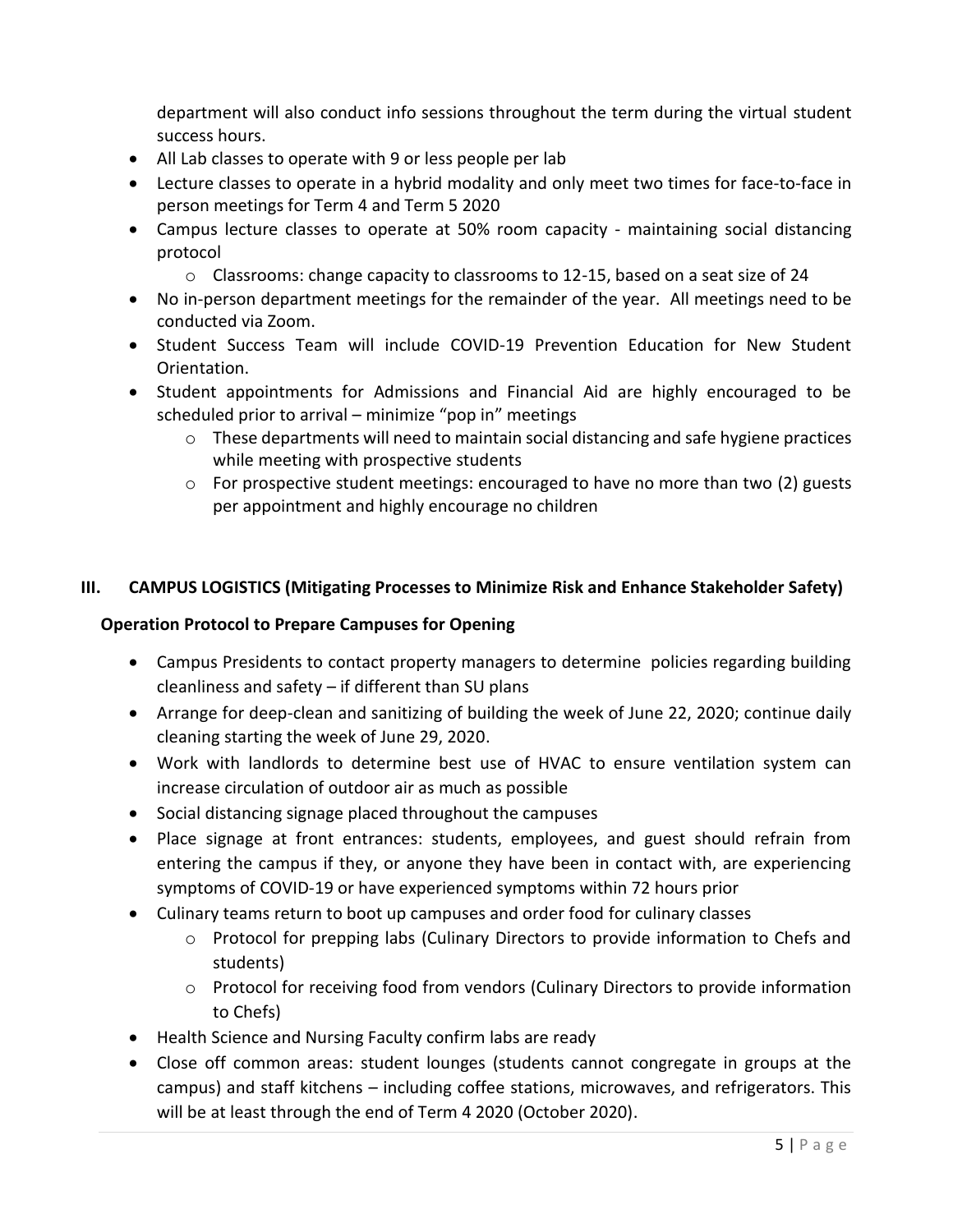- COVID-19 safety protocol signage placed throughout building (Social Distancing, Proper Mask Wearing, Hygiene Etiquette)
- Each campus to establish One-Way Entrance/Exit
- Create one-way hallways with floor decal signage (starting Term 4 since Term 3 will have limited people)
- Post clear protocol (posters) on movement through building (consider ADA implications when making changes)
- Post Elevator Protocol by elevators (limit elevator usage to (two) 2 persons; post by elevator). For those that have the physical ability it is highly encouraged to use the stairs to travel between building floors.
- Social distancing for labs: no more than nine (9) students and one (1) faculty per room
- Classrooms: remove chairs change capacity to classrooms to 12-15, based on a seat size of 24 (Term 4)
- Social distancing protocol for Libraries including cleaning checklist
- Cleaning supplies in all labs and classrooms with cleaning checklist
- Front desk has supplies; create regular "wipe down schedule"
- Biohazard container placed by main entrance to collect used gloves and masks
- Tables at the entrance of each campus with hand sanitizer: disposable gloves and masks; provide sanitization materials throughout the campus; extra hand soap in restrooms, labs, and workrooms with sinks (SU will provide masks until at least the end of August 2020)

## **Campuses Daily Plans (Beginning June 29, 2020)**

- All employees, students, guests must wear a mask. Stratford University will follow state requirements for wearing of masks. If the mandatory mask requirement expires with the state of Virginia or Maryland the university will still require wearing of personal face coverings through the end of 2020.
- Follow all physical distancing and personal hygiene protocol
- Minimize restroom occupancy and ensure hygiene protocol signs are placed by restrooms
- On-property security will assist management team to actively remind and encourage students/employees to follow social distancing protocol and mask wearing
- No in-person department meetings for the remainder of 2020. All meetings need to be conducted via Zoom.
- Students will be encouraged to call or request Zoom meeting if they do not want to come to the campus; if meeting students in person wear masks, maintain social distancing protocol and encourage use of hand sanitizer
- Signage is placed throughout building to remind employees and students to maintain social distancing
- Encourage students and employees to only bring to campus needed items for class and work
- Routinely clean and disinfect all areas of the front desk, including frequently cleaning high touch areas: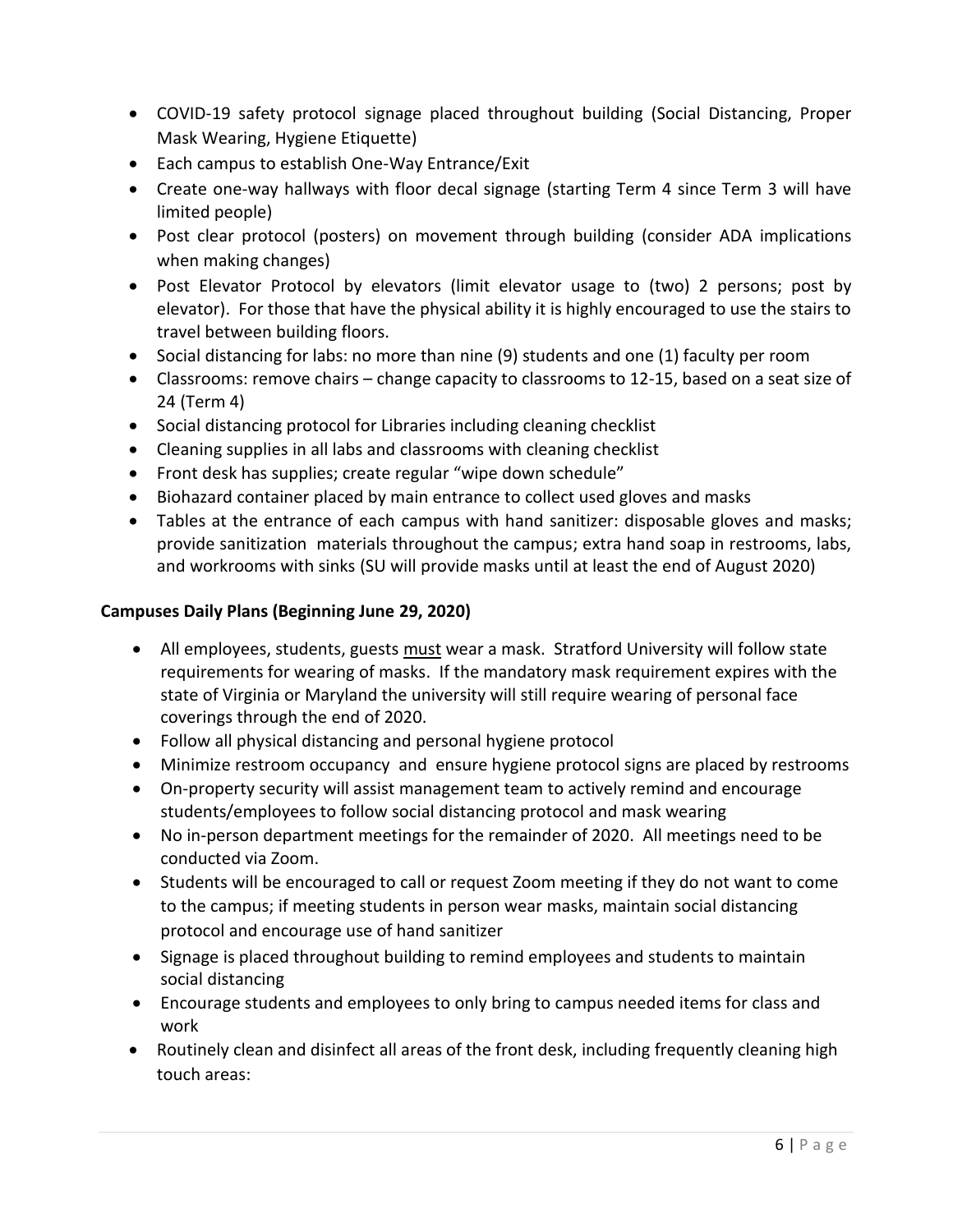- $\circ$  Cleaning crew to clean and disinfect entire building at least once per day and monthly deep clean and disinfecting
- o Classrooms and Lab: faculty to clean before and after each class period
- o Employees wipe down work surfaces at least twice per day
- o Front office personnel wipe down areas at least three-four times per day (follow cleaning checklist)
- $\circ$  Place additional soap dispensers in restrooms, break rooms, faculty work rooms, and lab sink areas
- Campus Presidents with CMT to monitor building activity to make sure all stakeholders are following social distancing protocol, wearing masks, not congregating in closed areas, building is remaining clean
- Follow contact tracing protocol if someone tests positive for COVID-19

# **Campus Shutdown Consideration if Necessitated by Severe Conditions and/or Public Health Guidance**

If a cluster of cases is identified at one of Stratford's campuses we will immediately notify local health department officials *(see local health contact information in section VI Points of Contact)* and all students and employees who may have come into contact with the infected person will also be notified. Depending on the severity of the outbreak a campus or campuses may temporarily close and move all work and education delivery back to 100% remote environment based on guidance from local Virginia (Alexandria, Falls Church, Woodbridge) or Maryland (Baltimore) public health officials.

- Executive Leadership Team will make a decision within 12-hours based on local and/or state directives in conjunction with local/stage public health officials
	- o Quick close of Culinary and Health Science and Nursing Labs
	- o All ground lecture classes to move to the virtual remote environment within 24-hours
	- o All faculty and staff to move to remote environment within 24-hours
	- o Leadership will keep local health officials apprised of status of campuses and collaborate for guidance on when it is safe to move back to an institutional phased reopening plan
	- $\circ$  Leadership will monitor situation and send regular communication to faculty, staff, and students on plans for continued remote learning/working and plans for a phased reopening

## **Communication**

The University will continue to send communication updates via corporate communication email, the student alert system RAVE, as well as post updated communication on our website. In addition, students will be provided additional resources via Moodle and faculty will continue to provide weekly updates during the remote/Zoom session courses.

## **IV. PPE AND PHYSICAL DISTANCING PROTOCOL**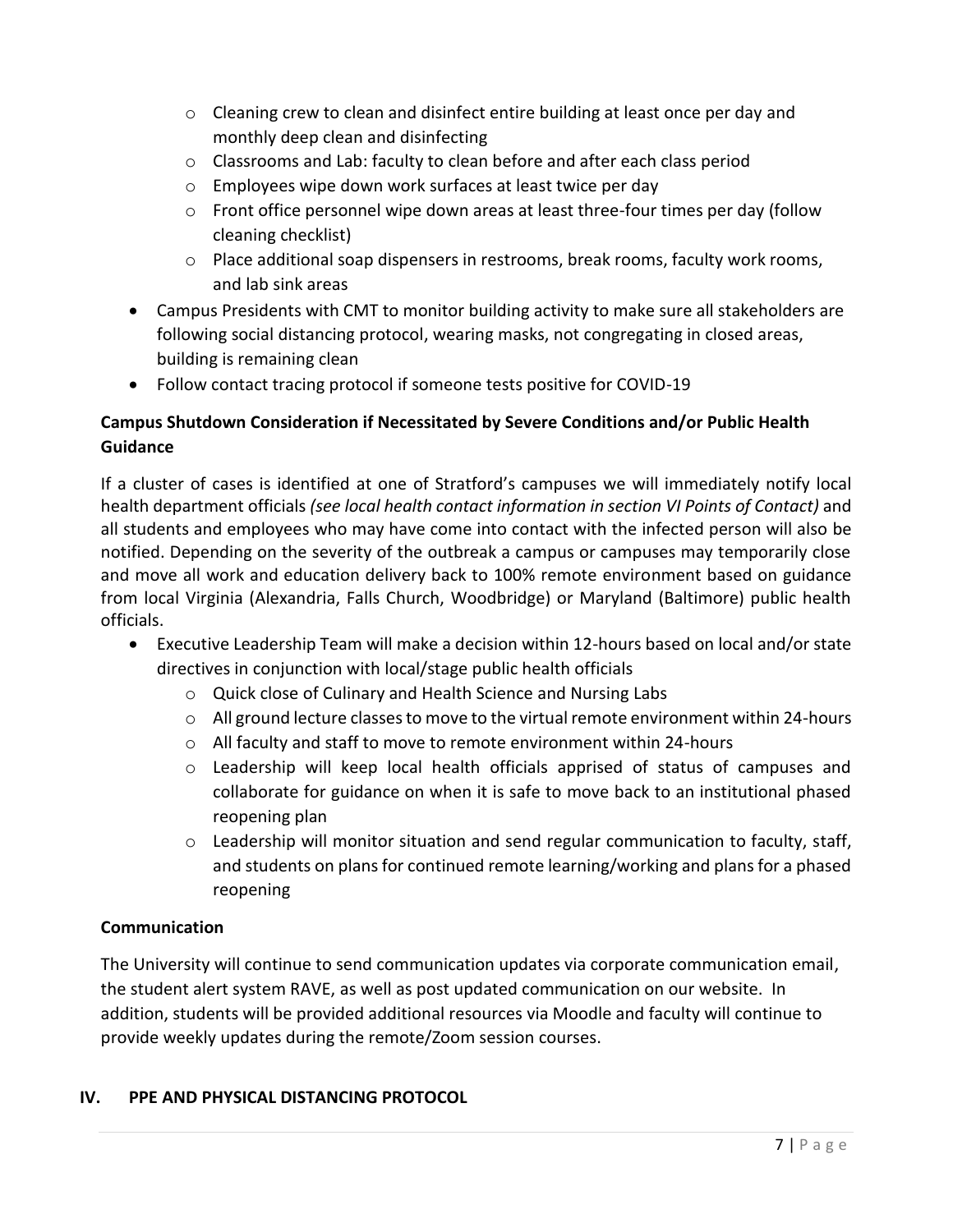*Mask protocol:* Mandatory masks. Stratford will provide disposable mask (will also have gloves) AND all individuals (students, employees, vendors, prospective students, guests) will be required to wear either personal mask or disposable mask. The University will continue to follow the state guidelines for Virginia and Maryland and update this policy as needed.

*Hygiene protocol:* Promote frequent and thorough hand washing for at least 20 seconds as recommended by the CDC; place hand sanitizer throughout building; encourage respiratory etiquette; maintain 6ft social distancing measures

*Enhanced Sanitizing and Disinfecting:* Cleaning crew to clean entire building daily; employees to wipe down work areas 1-2 times per day; front office personnel to wipe down high traffic touchpoints (tables, chairs, door knobs, light switches, elevator buttons, shared communication equipment – phones, keyboards; copy machines) at least 2-3 times per day

- $\circ$  Campuses to also be deep cleaned and sanitized at least one-time per month
- o All disinfectant materials will follow the CDC and EPA guidelines
- $\circ$  List of cleaning products to be provided to Culinary for internal tracking reports

*Other protocol:* Encourage students, staff, and faculty to stay home if sick; discourage employees from using other's phones, desks, work tools; maintain regular cleaning schedules

## **Physical Distancing Measures**

*Front Desk*

- No packages should be left unattended in the front desk area
- Administrative Assistant must wear gloves when opening all mail and packages to the campus
- Staff who cover the front desk during Admin's lunch break must adhere strictly to guidelines set by the campus
- Implement social distancing practices when visitors approach the front desk
- Remove or at minimum space out furniture to limit guests sitting in the waiting area
- All students and visitors must sign-in when entering reception/front-office
- Signage to remind visitors, faculty, staff, and students to practice social distancing and remain at least six-feet apart

## *Admissions and Financial Aid*

- Continue with use of Zoom meetings for prospective students uncomfortable with meeting with Admissions Officers at the campus
- Admissions Officers continue to meet with prospective students using face masks, practicing social distancing in the consultation rooms; alternative is for these teams to meet with students in the conference room or auditorium or to meet via Zoom meeting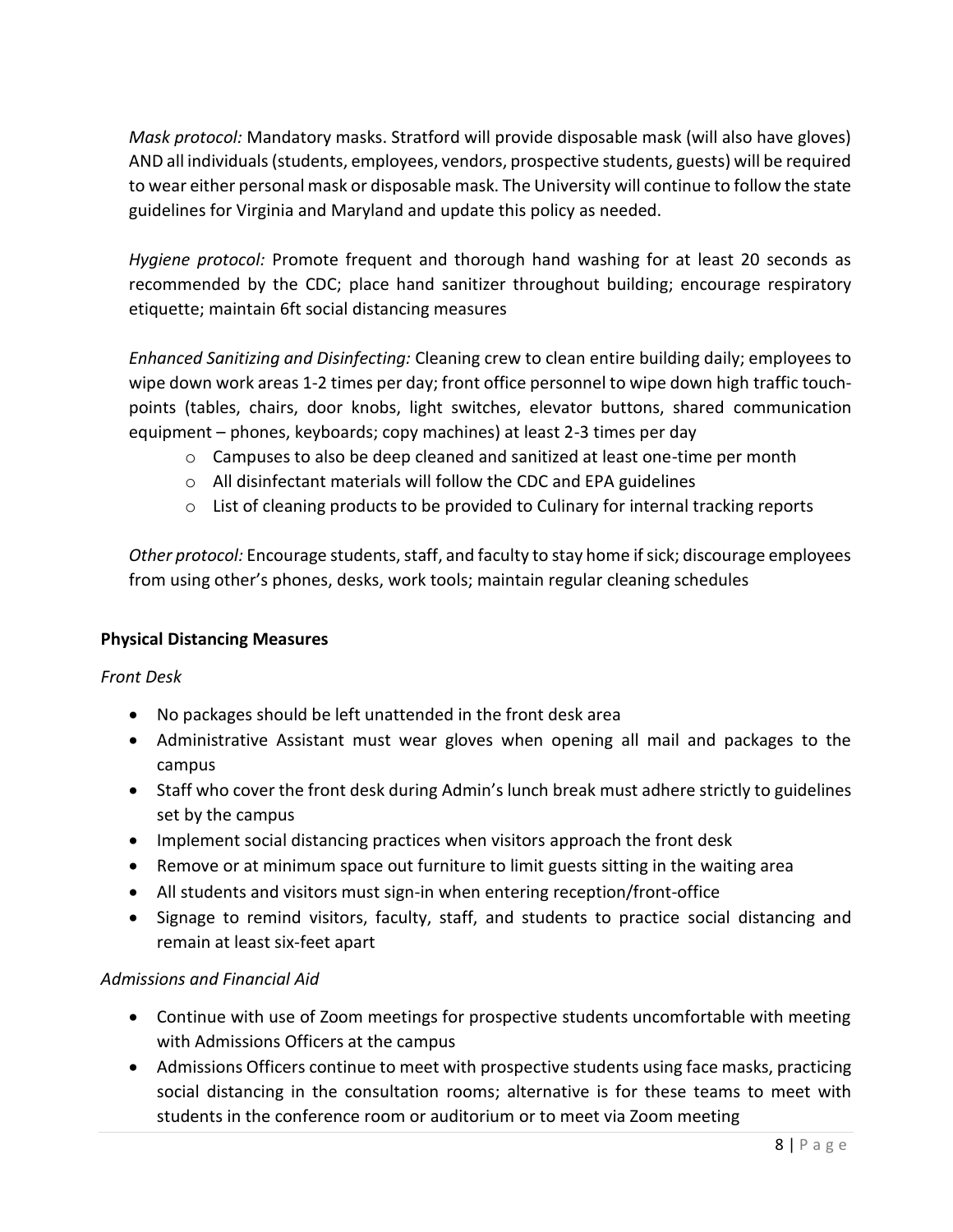Minimize the number of guests a prospective student can have with them during appointment (no more than two (2) individuals); guests will be required to wear personal face coverings

## *Faculty Work Areas*

- Faculty must adhere to 6ft social distancing
- Highly suggested student advising to be conducted via phone or Zoom through the end of T4 2020; if an in-person meeting is requested by the student the meeting should be held in an open space following social distancing protocol
- Clean surfaces before and after work shift
- Maintain proper hand sanitizing and other personal hygiene protocol

#### *Library*

- Arrange Library space computers and tables to maintain a minimum of 6ft social distancing protocol
- Wipe down surfaces two-three times per day
- Ensure all students sign-in when entering the Library

## *Culinary, Health Sciences and Nursing Lab Areas*

- Faculty to keep detailed class roster and maintain COVID-19 contact tracing notebook
- Social distancing for labs: no more than nine (9) students and one (1) faculty per room with assigned tables
- Faculty to wear school provided mask
- Students to wear school provided mask
- Students should wash hands immediately when entering lab classroom
- Encourage frequent changing of gloves (if applicable) and either washing hands or sanitizing throughout class period
- Ensure students are maintaining 6ft social distancing protocol
- Minimize personal items in the lab to only what is needed for class; highly discourage use of personal cell phone – if working with phone during class – either change gloves and/or wash hands
- No eating in the lab
- Sharing of equipment is highly discouraged
- Cleaning protocols with detailed cleaning checklist

#### *Non-Lab Classroom Areas*

- Social distancing: maintain 50% room capacity
- Faculty to wear school provided mask
- Students to wear school provided mask
- Ensure students are maintaining 6ft social distancing protocol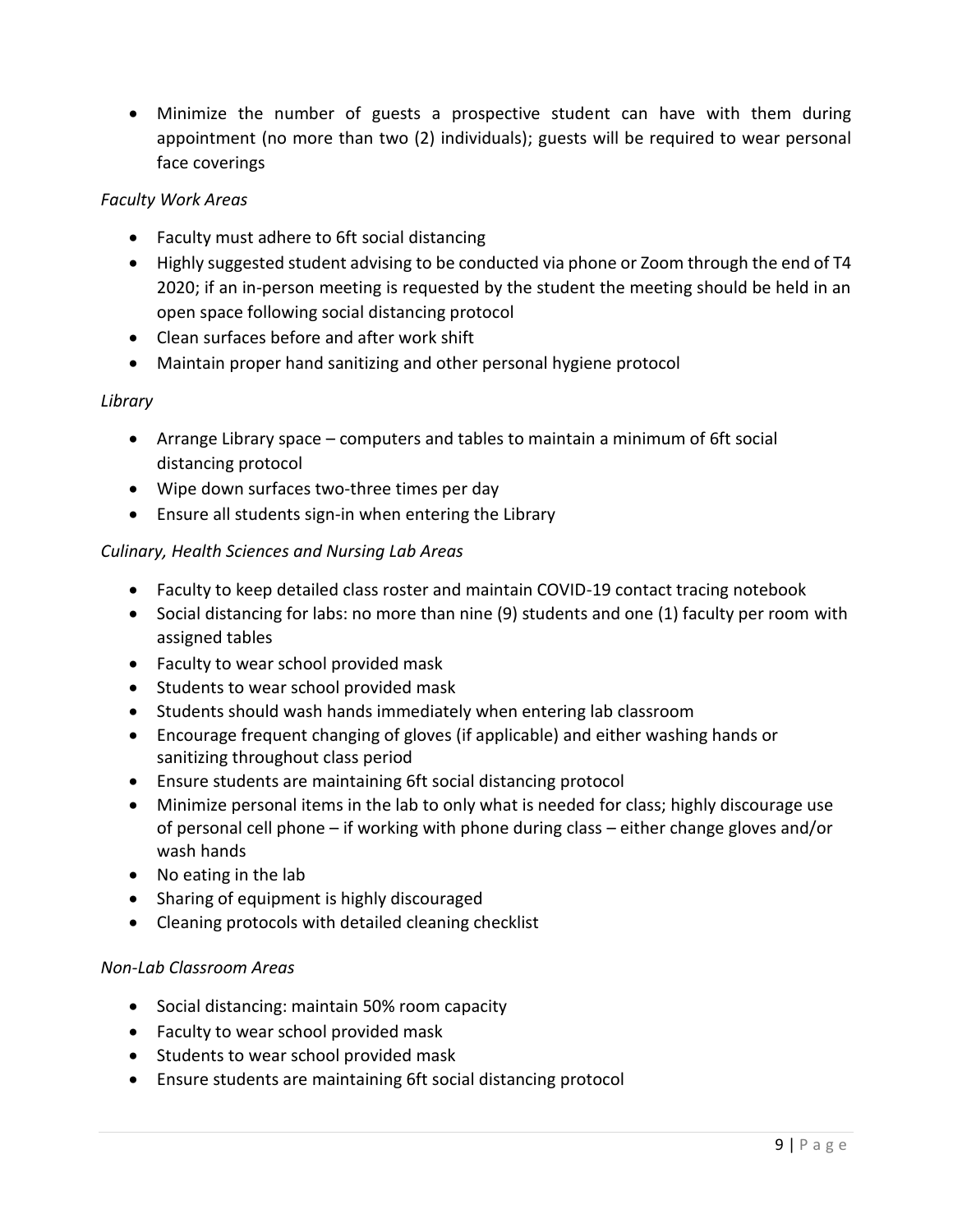- Minimize personal items in the classroom to only what is needed for class; highly discourage use of personal cell phone – if working with phone during class – either change gloves and/or wash hands
- No eating in the classrooms
- Sharing of equipment is highly discouraged
- Cleaning protocols with detailed cleaning checklist
- Faculty to keep detailed class roster and maintain COVID-19 contact tracing notebook

## **V. PROTOCOL FOR MONITORING HEALTH CONDITIONS TO DETECT INFECTION**

Since Stratford University is a commuter college (no dormitories) and the campuses will follow a hybrid approach for delivery of education July-December 2020 the University, at this time will not offer on-site campus testing. However, the campus will provide local test sites for testing to direct employees and students if possible exposure to the COVID-19 virus has occurred *(See link under Points of Contact).*

#### **Campus Surveillance and Contact Tracing**

- Students to Self-Screen: students are encouraged to self-screen including at-home temperature checks prior to attending any class on campus. If a student is ill or running a fever they are directed not to come on campus and immediately contact their faculty and/or campus Student Success department for guidance on next steps.
	- $\circ$  If a student indicates they have been exposed or possibly exposed to COVID-19 the student will be requested to quarantine for 14-days and will have to submit a negative test prior to returning to campus for any in-person scheduled classes.
- Employees to Self-Screen: if they experience symptoms of COVID-19 within 48-hours prior to shift start they should report their illness immediately to their immediate supervisor and follow CDC self-quarantine protocol. Self-screening should also include at-home temperature checks prior to coming to campus for each designated work shift. If an employer has a fever of 100 degrees or higher the employee is not to report to campus and alert their direct manager.

#### **Management of Sick Employee or Student:**

- **If an employee or student indicates they are ill begin the question protocol: (1) do you have** symptoms of COVID-19 such as difficult breathing, fever of 100.4 or higher, headache, fatigue, loss of taste or smell, sore throat, nausea or vomiting, (2) have been exposed to someone with symptoms of COVID-19, (3) have you tested positive for COVID-19?
- If the employee or student is on campus immediately separate the individual (each campus has a designated room) with possible COVID-19 symptoms from all others on campus and send the person home. If the person is too ill to drive call a designated driver or local paramedic. Encourage the individual to follow the CDC Guidance for caring for oneself and others :<https://www.cdc.gov/coronavirus/2019-ncov/if-you-are-sick/index.html>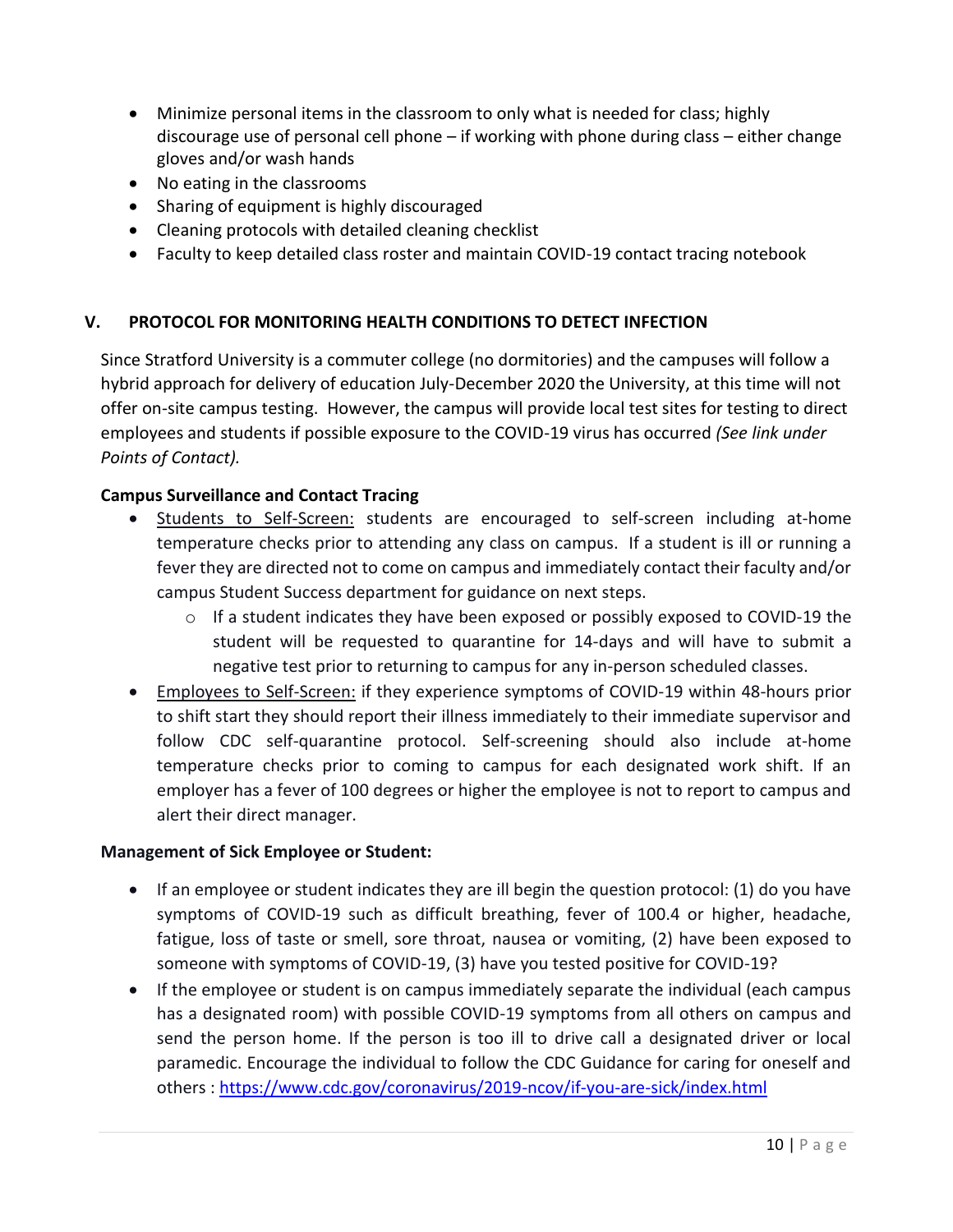- Employees will be contacted within 24 hours by their direct supervisor or the human resources department for a follow-up on employee health status
- Students will be contacted by the campus president or student success department within 24 hours for a follow-up on student health status

#### **Employees or Student Returning To Work After Positive Test**

- After quarantine will need three (3) days (or 72-hour) recovery to include: (1) fever is gone without taking fever-reducing medicine; (2) respiratory systems have improved; (3) it's been at least 7 days since symptoms appeared.
	- $\circ$  Test based approach: Allow three (3) days (or 72-hour) recovery to include: (1) fever is gone without taking fever-reducing medicine; (2) respiratory systems have improved; (3) Two negative test results collected 24 hours apart.
- Follow contact tracing protocol: If an employee or student tests positive compile information on whom the employee was in contact two (2) days prior and notify those impacted – **keep it confidential**.
- If a cluster of cases is identified the University will immediately notify local health department officials and all Stratford students and employees who may have come into contact with the infected person. Depending on the severity of the outbreak a campus may temporarily close and move all work and education delivery back to 100% remote environment.

#### **Employee and International Student Travel**

The university will follow CDC returning traveler's guidelines for any employee or student traveling from designated state-side "hot zones" or international travel

#### <https://www.cdc.gov/coronavirus/2019-ncov/travelers/after-travel-precautions.html>

 Employees: require employees to self-quarantine for 14-days if they travel from a high risk area.

#### *International Students*

University will follow federal and state quarantine protocol for students traveling into the U.S. from a foreign country and will require a minimum 14-day quarantine. The International Student Office is following the SEVP Fall 2002 guidance for international student travel.

#### **Employee Accommodations**

- Employees who self-disclose with high-risk conditions, or with house hold members that have high-risk conditions, should request flexible work schedules from their direct supervisor and Human Resources. These employee's requests will be handled on a case-bycase situation.
	- o Employees will need to complete the SU COVID-19 Related Leave and Accommodation Request Form – contact HR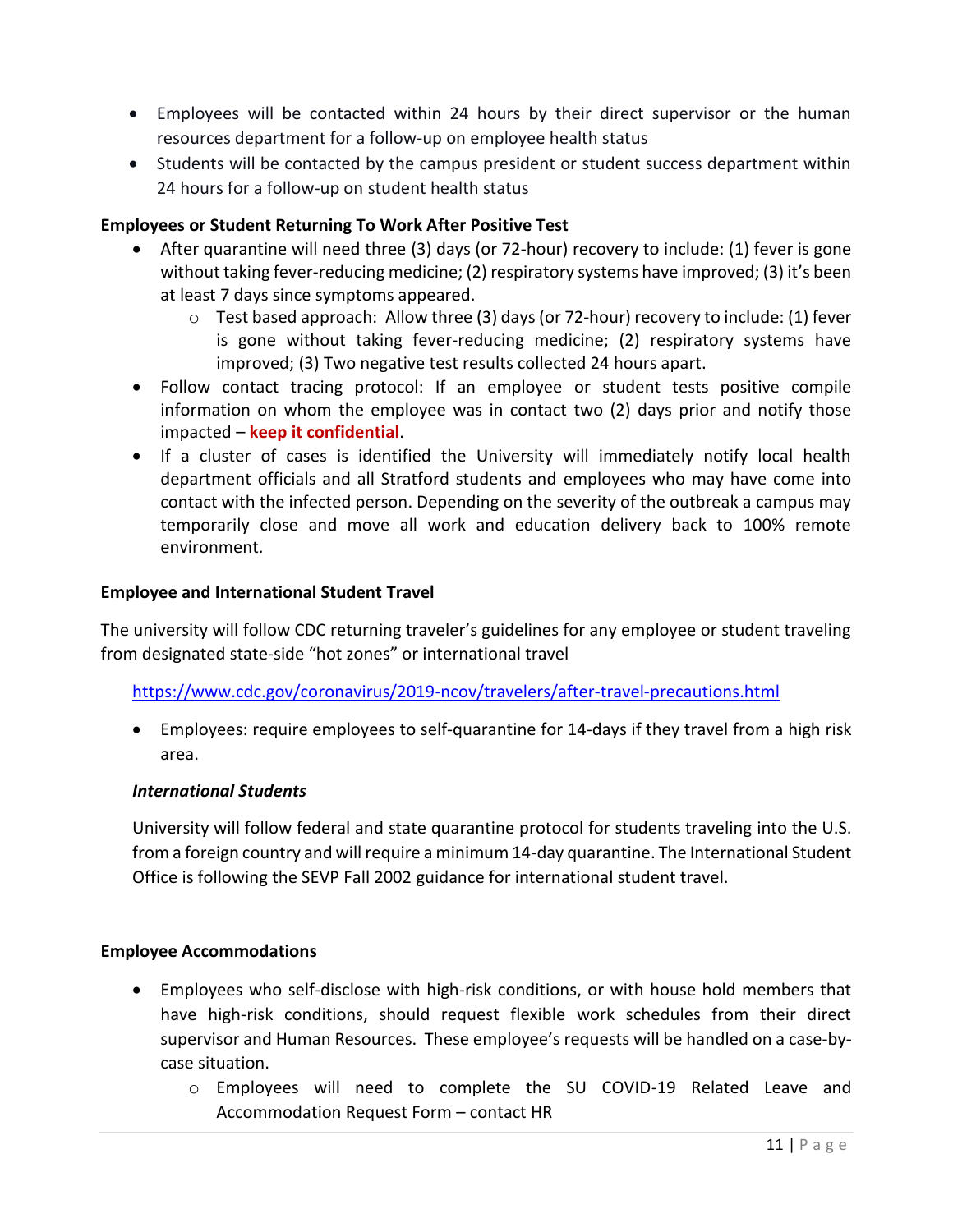Implement remote work schedule for employees with high-risk conditions (e.g. lung disease, asthma, heart conditions, immunocompromised, obesity, diabetes, liver disease, age 65+ and experience other health conditions)

#### **Student Responsibilities**

- Expected to follow Personal Code of Conduct: practice personal safety and hygiene protocol; notify faculty and campus Student Support team if ill and missing class
	- o Students should not attend in-person ground courses if ill and should notify their faculty and student support department if they believe they have COVID-19 or believe they have been exposed
	- o Students who believe they have been possibly exposed to COVID-19 are encourage to contact their medical health provider immediately for guidance
- Continued reminders to the student population about the student assistance program (Well Connect) and support services offered to assist students affected by COVID-19

#### **VI. POINTS OF CONTACT**

#### **Stratford University COVID-19 Contact**

- Primary Contact: Dr. Dutchie Reid, Vice President of Academic Affairs [\(dreid@stratford.edu\)](mailto:dreid@stratford.edu) (703-897-1982)
- Campus Coordinators (Campus Presidents and Designated Campus Management Team members)
	- oAlexandria Campus President: Dr. Angele Esedebe (aesedebe@stratford.edu) oBaltimore Campus President: Dr. Norman Flowers (nflowers@stratford.edu) oFalls Church Campus President: Dr. Roblyn Lewter (rlewter@stratford.edu) o Woodbridge Interim Campus President: Dr. Dutchie Reid [\(dreid@stratford.edu\)](mailto:dreid@stratford.edu)

#### **State Health Department Contact Information**

- Virginia Department of Health: [https://www.virginia.gov/agencies/virginia-department](https://www.virginia.gov/agencies/virginia-department-of-health/)[of-health/](https://www.virginia.gov/agencies/virginia-department-of-health/)
- Maryland Department of Health: <https://health.maryland.gov/pages/index.aspx>

#### **Local Health Agency Partners**

*Alexandria Campus* City of Alexandria Health Department 4480 King Street, Alexandria, VA 22302 703-746-4996 <https://www.alexandriava.gov/Health> Director Alexandria Health Department, Dr. Stephen Haering